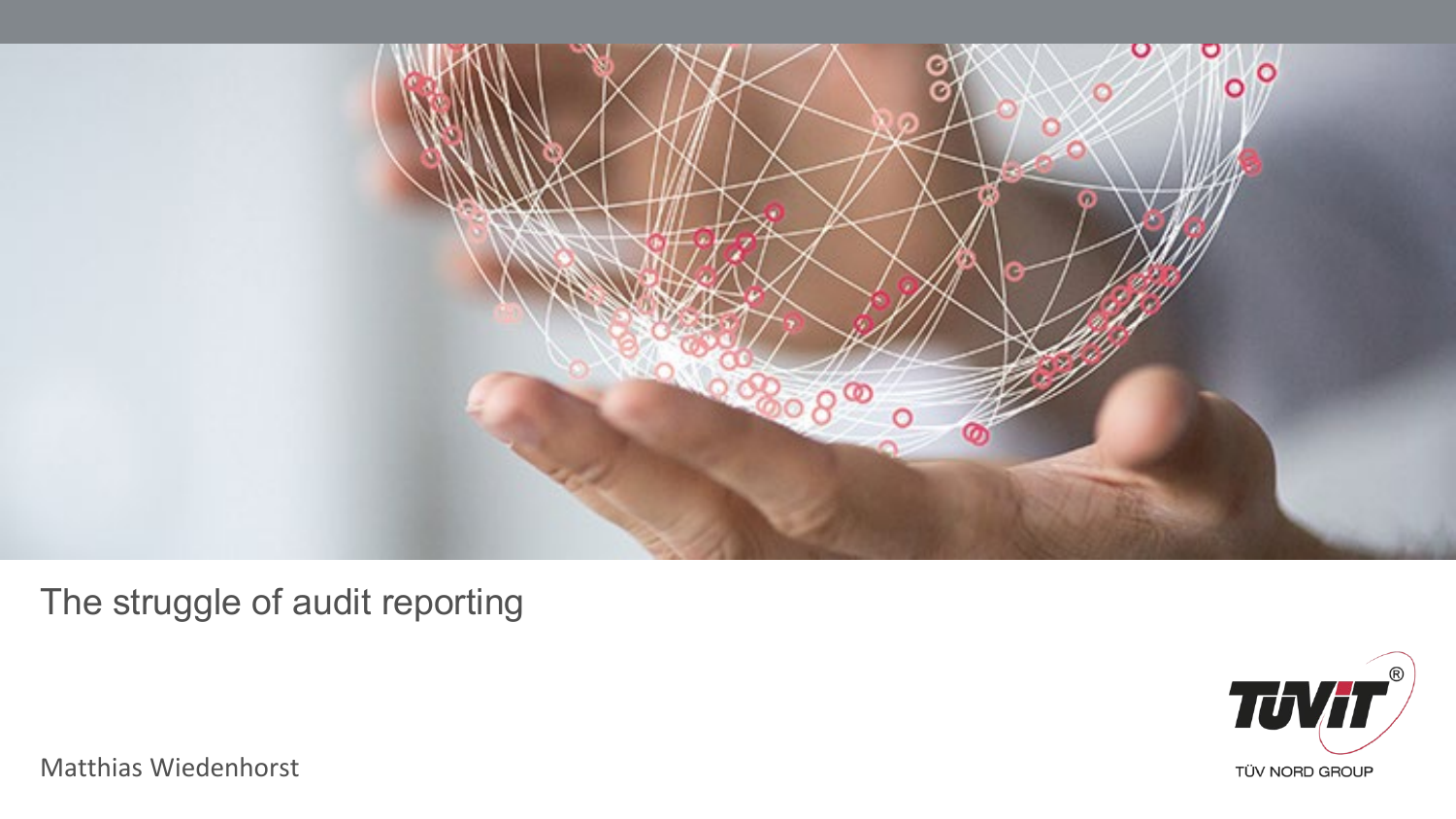# **ACCREDITATION SCHEMES**

In practical, there is only one accreditation scheme for conformity assessment bodies under the European trust service auditing framework

Accreditation according to ISO/IEC 17065 and ETSI EN 319 403 as conformity assessment body with eIDAS Art. 3 (18) scope of accreditation by the responsible national accreditation body

| Name:                                                | <b>TÜV Informationstechnik GmbH</b>                                    |
|------------------------------------------------------|------------------------------------------------------------------------|
| URL to body:                                         | https://www.tuvit.de/en/services/eid-trust-services/                   |
| Date of accreditation:                               | 24.06.2016 (until 17.07.2023)                                          |
| URL to accreditation certificate:                    | 'de' http://www.dakks.de/as/ast/d/D-ZE-12022-01-01.pdf                 |
| QTSP/QTS type(s) for which accreditation is granted: | All                                                                    |
| Accreditation scheme:                                | SO/IEC 17065 + ETSI EN 319 403 + eIDAS Art.3.18 scope of accreditation |
| URL to eIDAS conformity assessment scheme:           |                                                                        |
| URL to CAB's Directory of assessed QTSP/QTS:         | https://www.tuvit.de/en/certification-overview-1265-4512.htm           |
|                                                      |                                                                        |

Example from EU list of accredited CABs

https://ec.europa.eu/futurium/en/content/list-conformity-assessment-bodies-cabs-accredited-against-requirements-eidas-regulation

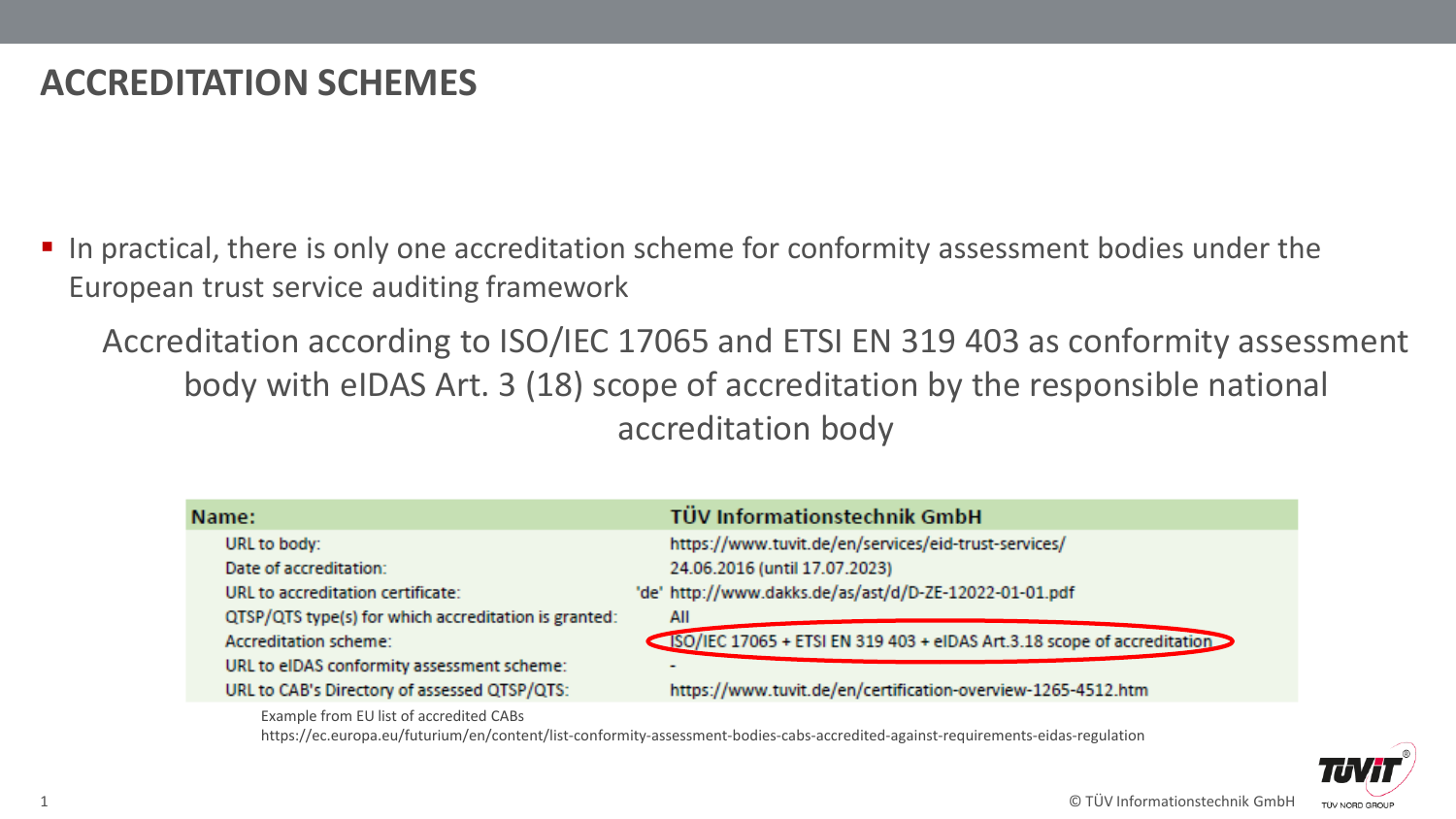#### **AUDITING FRAMEWORK**

■ Only one set of European Standards applied for auditing of Trust Service Providers

ETSI EN 319 xxx series of European Norms and related / referenced standards

|           |  |                                 |                                                                                      | TSPs supporting digital signatures and related services                                                                         | <b>Replaces</b>                                                           | <b>Expected publication</b> |
|-----------|--|---------------------------------|--------------------------------------------------------------------------------------|---------------------------------------------------------------------------------------------------------------------------------|---------------------------------------------------------------------------|-----------------------------|
|           |  |                                 |                                                                                      | Sub-areas                                                                                                                       |                                                                           |                             |
|           |  |                                 |                                                                                      | Guidance                                                                                                                        |                                                                           |                             |
| <b>TR</b> |  |                                 |                                                                                      | 1 19 4 0 0 Guidance on the use of standards for TSPs supporting digital signatures and related                                  | (new)                                                                     | published                   |
|           |  |                                 |                                                                                      | services                                                                                                                        |                                                                           |                             |
|           |  |                                 |                                                                                      | Policy & Security Requirements                                                                                                  |                                                                           |                             |
| <b>EN</b> |  |                                 |                                                                                      | 3 19 4 0 1 General policy requirements for trust service providers                                                              | Replacing generic parts<br>of TS 101 456. TS 102<br>042, (TR 102 040), TS | published                   |
| EN.       |  |                                 |                                                                                      | $\mid$ 3   19 $\mid$ 4 $\mid$ 1 $\mid$ Policy and security requirements for trust service providers issuing certificates        |                                                                           |                             |
|           |  |                                 |                                                                                      | - Part 1: General requirements                                                                                                  | - TS 102 042 (EV & BR).<br>EN 319 411-3                                   | - published                 |
|           |  |                                 |                                                                                      | - Part 2: Requirements for trust service providers issuing EU qualified certificates                                            | - TS 101 456 (& TR 102                                                    | - published                 |
|           |  |                                 |                                                                                      | - Part 3: To be withdrawn                                                                                                       | 458), EN 319 411-3                                                        | - withdrawn                 |
|           |  |                                 | - Part 4: Requirements for trust service providers issuing code signing certificates | - historical<br>- (new)                                                                                                         | - undefined                                                               |                             |
| EN        |  |                                 |                                                                                      | 3 19 4 2 1 Policy & security requirements for trust service providers issuing time-stamps                                       | TS 102 023                                                                | published                   |
| EN.       |  |                                 |                                                                                      | 3 19 4 3 1 Policy and security requirements for trust service providers providing AdES digital<br>signature generation services | (new)                                                                     | Undefined                   |
| EN.       |  |                                 |                                                                                      | 3 19 4 4 1 Policy and security requirements for trust service providers providing AdES digital                                  | (new)                                                                     | Undefined                   |
|           |  |                                 |                                                                                      | signature validation services                                                                                                   |                                                                           |                             |
|           |  |                                 |                                                                                      | <b>Technical Specifications</b>                                                                                                 |                                                                           |                             |
| EN.       |  | 3 19 4 1 2 Certificate profiles |                                                                                      | all parts published                                                                                                             |                                                                           |                             |
|           |  |                                 |                                                                                      | - Part 1: Overview and common data structures                                                                                   | - (new part)                                                              |                             |
|           |  |                                 | - Part 2: Certificate profile for certificates issued to natural persons             | - TS 102 280 & TS 101                                                                                                           |                                                                           |                             |
|           |  |                                 | - Part 3: Certificate profile for certificates issued to legal persons               | 862                                                                                                                             |                                                                           |                             |
|           |  |                                 |                                                                                      | - Part 4: Certifcate profile for web site certificates                                                                          | - (new part)                                                              |                             |
|           |  |                                 |                                                                                      | - Part 5: OCStatements                                                                                                          | - (new part)                                                              |                             |
|           |  |                                 |                                                                                      |                                                                                                                                 | $-TS$ 101 862                                                             |                             |
| EN        |  |                                 |                                                                                      | 3 19 4 2 2 Time-stamping protocol and time-stamp token profiles                                                                 | TS 101 861                                                                | published                   |
| <b>FN</b> |  |                                 |                                                                                      | 3 19 4 3 2 Protocol profiles for trust service providers providing AdES digital signature generation (new)<br>services          |                                                                           | Undefined                   |
| EN        |  |                                 |                                                                                      | 3 19 4 4 2 Protocol profiles for trust service providers providing AdES digital signature validation<br>services                | (new)                                                                     | Undefined                   |

Excerpt from ETSI TR 119 000, V1.2.1 (2016-04)

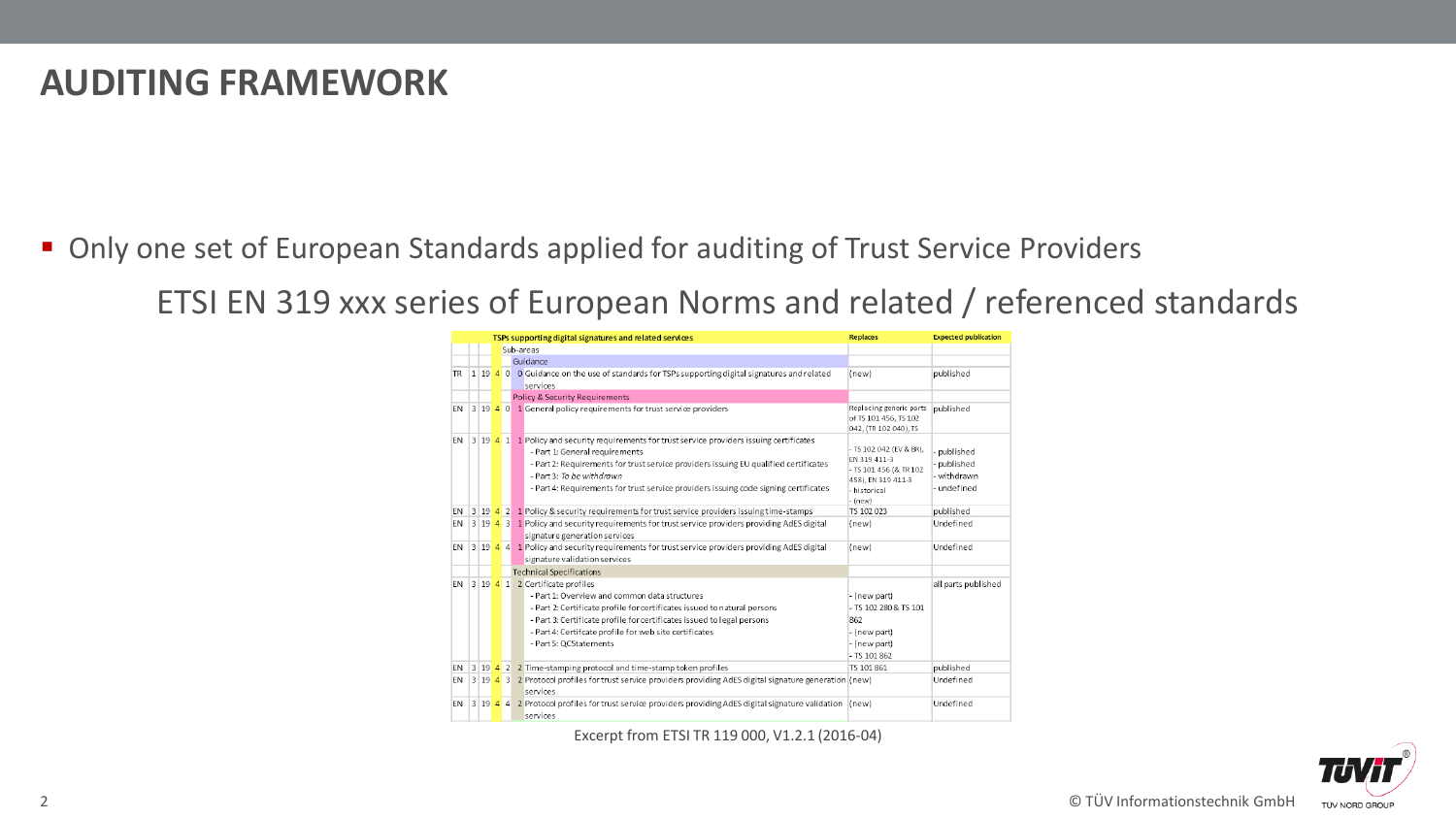### **REPORTING FRAMEWORK**

- So there is **one** accreditation scheme and **one** auditing framework
- How many reporting frameworks do we need?



The answer is not **one**…

…at least not today…



3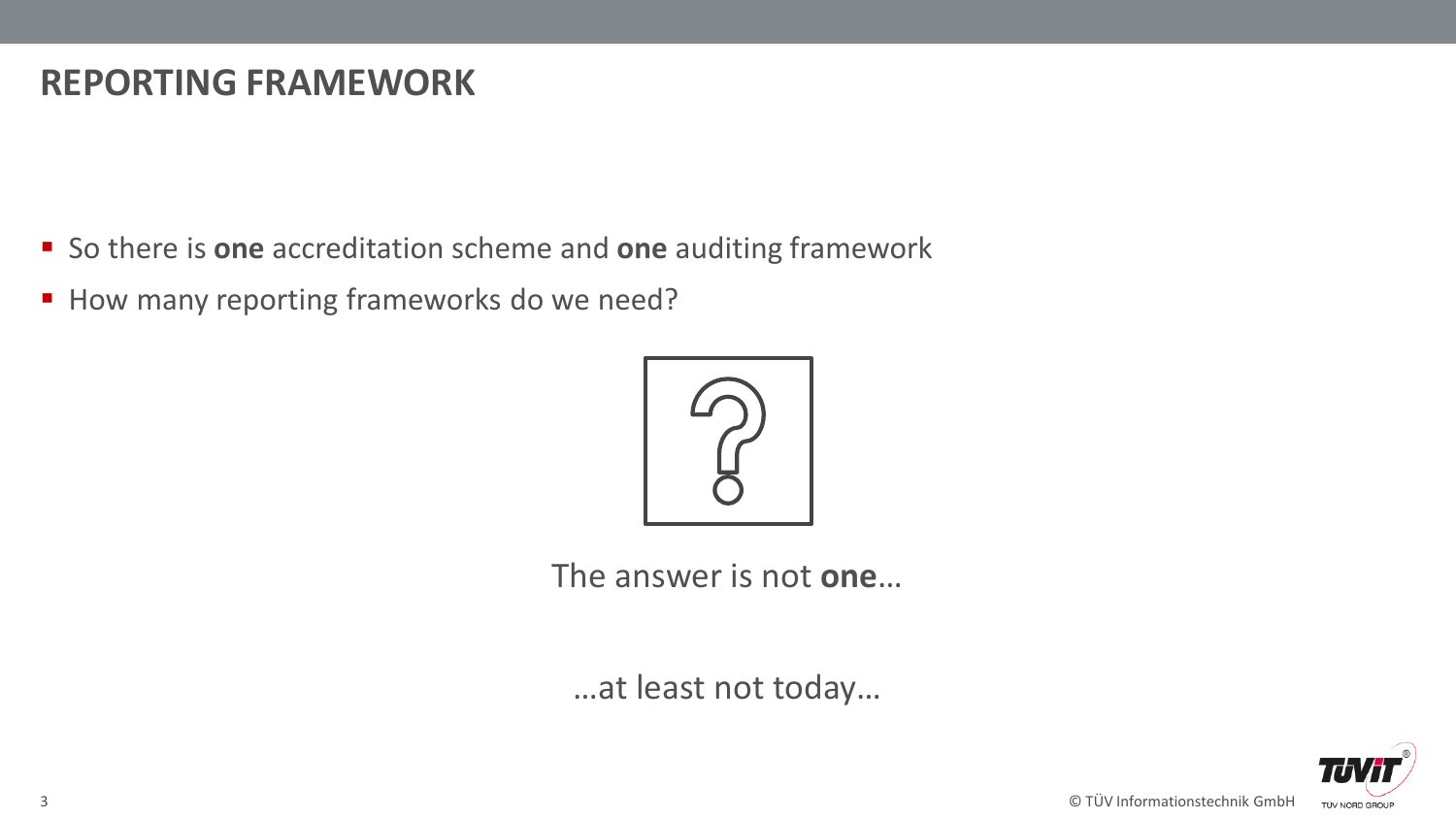$x^{\star}$  $\overline{\phantom{a}}$ enisa

CONFORMTY **ASSESMENT OF TRUST SERVICE** 

THE FILOVRED SECURITY AGENCY

# **REPORTING FRAMEWORK**

- **ENISA Guideline "Conformity assessment of Trust Service Providers"**
- **Requirements from Supervisory Bodies** 
	- **Reporting required in national language**
	- Special reports regarding national eIDAS implementation laws required
	- **Special content requirements**
- ETSI TS 119 403-2 V1.1.1 (2018-07)
- **ETSI TS 119 403-3**
- CAB-Forum requirements

 $\blacksquare$  the...



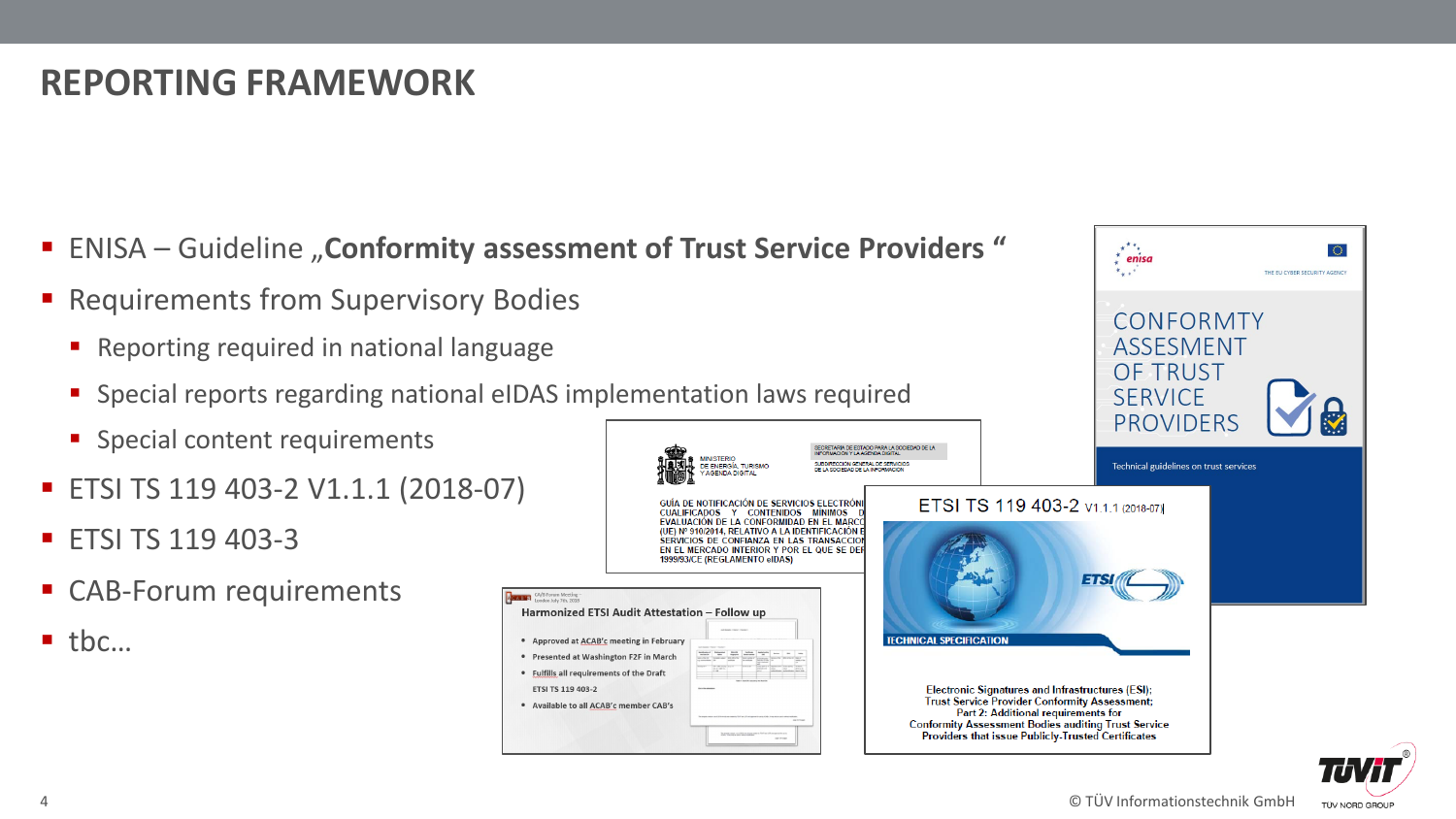# **REPORTING FRAMEWORK**

- Struggle of audit reporting...
	- **for TSPs, because they have to** 
		- **•** request and maintain different kind of reports for the same service
		- **P** provide to correct report to the different parties
	- **for conformity assessment bodies, because they have to** 
		- **n** maintain a huge variety of reporting templates and template variants
		- $\blacksquare$  identify the correct set of reports for the given use case
	- **for supervisory bodies / report consumers, because they have to** 
		- verify whether or not they received the correct report variant

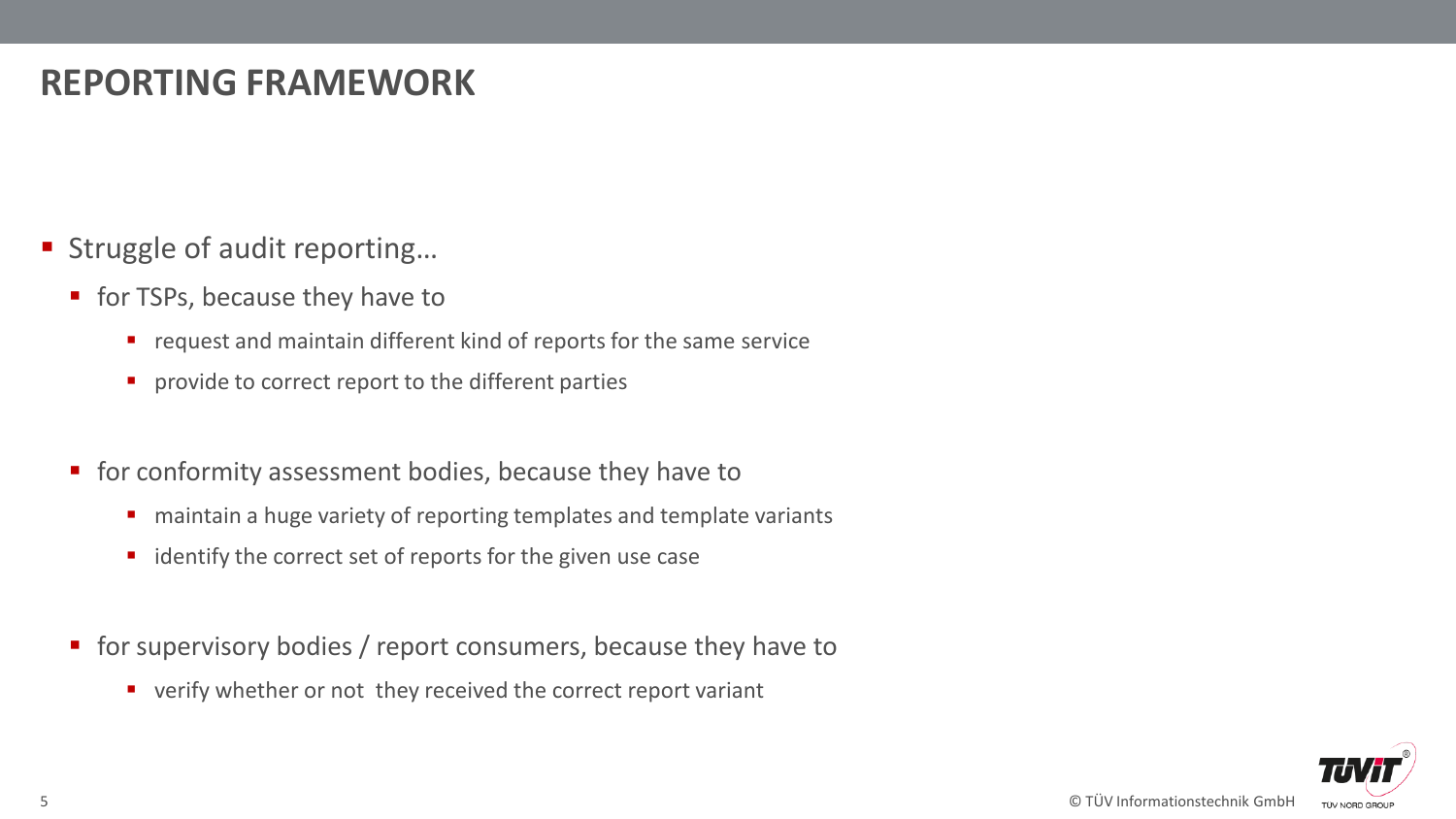# **REPORTING FRAMEWORK**

- Who could solve the problem?
	- ACAB-c?
	- FESA ?
	- **European Commision ?**

eIDAS Art. 20, 4 (a): *The Commission may, by means of implementing acts, establish reference number of the following standards: (a) accreditation of the conformity assessment bodies and for the conformity assessment report referred to in paragraph 1;*

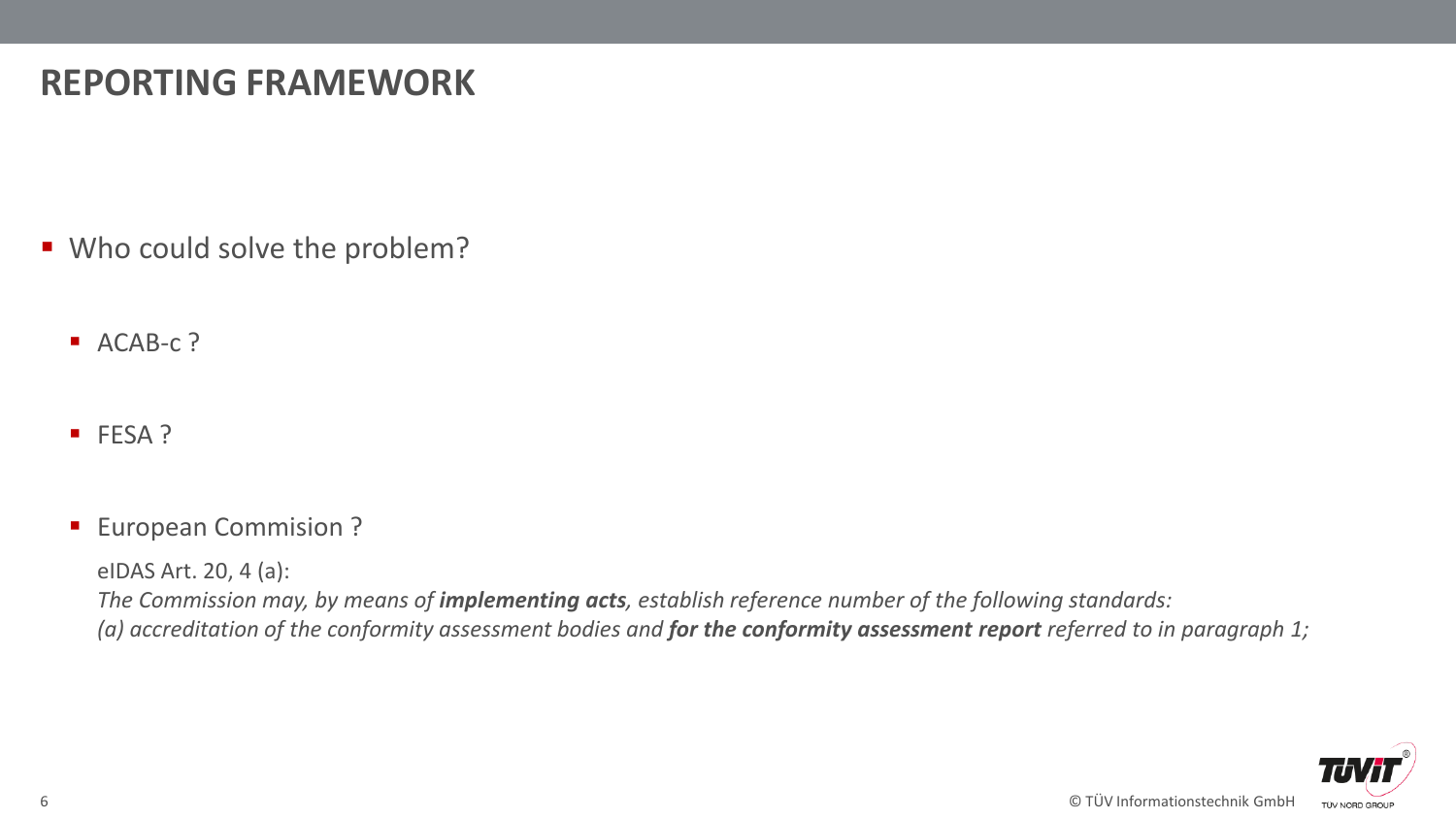#### **CONCLUSION**

- There are too many different report types
- **The goal of having only one report per trust service** might be unrealistic
- Nevertheless all parties should work together and try to minimize variants in order to fulfil the eIDAS goal of European Harmonization

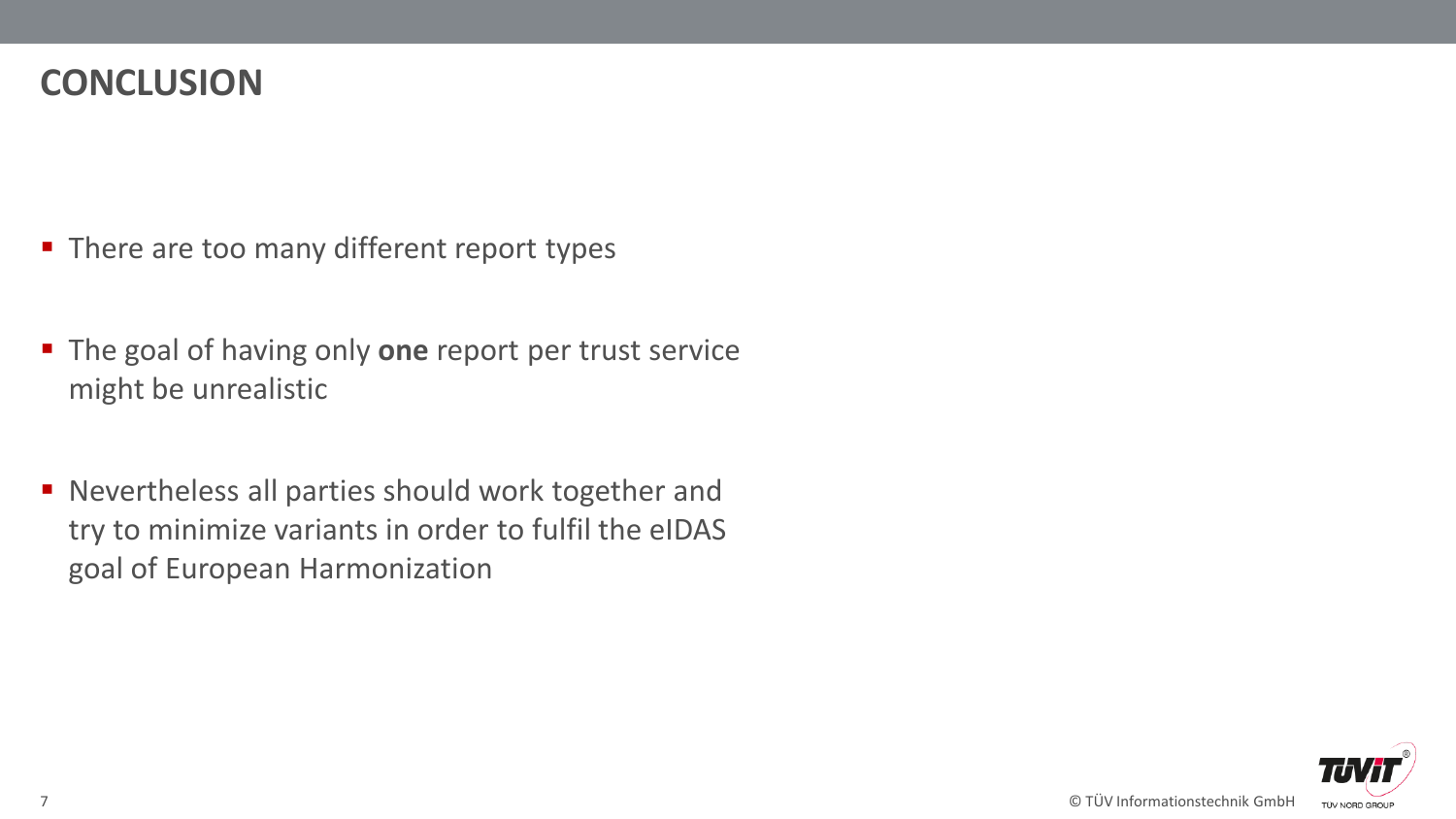**Thank you for your attention!**